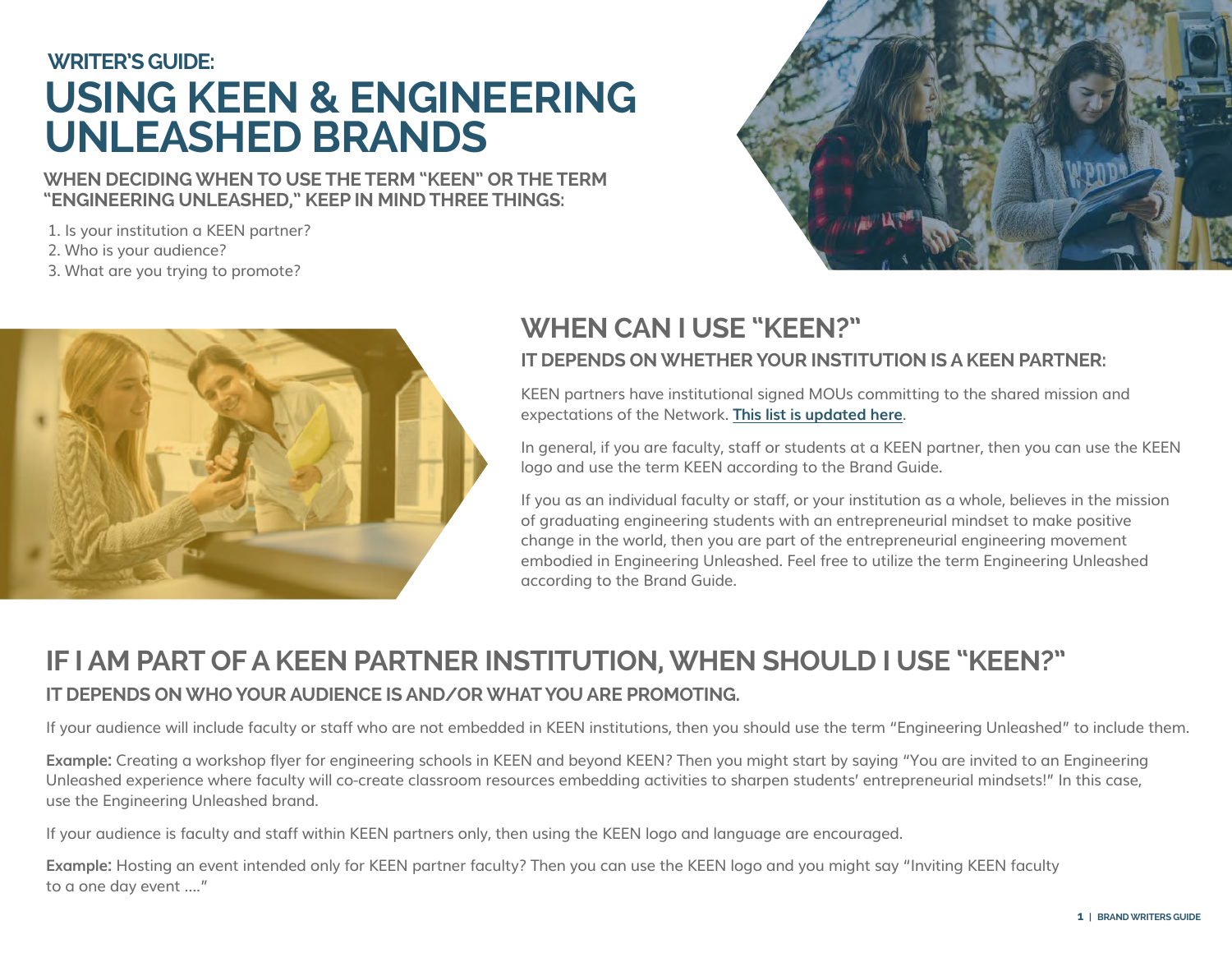

### **WHAT YOU ARE PROMOTING MATTERS**

*Is it KEEN that you are really promoting or entrepreneurial mindset?* For example, in an article about this initiative on campus, is it important that everyone understand your institution is part of KEEN? Or is your real intent to promote your institution's commitment to the mission of instilling an entrepreneurial mindset in your undergraduate engineering students? Particularly with students, it may be more advantageous to highlight entrepreneurial mindset as they may or may not care about the institution being a partner in KEEN. Industry partners and alumni may be interested in the institution's connection to the larger Network of institutions.

**Example:** Creating a banner for a student event? Perhaps Entrepreneurial Mindset and the 3C's are the emphasis.

**Example:** Creating a banner for an alumni event? Perhaps using the KEEN logo would be appropriate.

### **REMINDERS AND HELPFUL HINTS WHEN WRITING ABOUT KEEN, EM, AND ENGINEERING UNLEASHED**



Please remember "KEEN" includes the word "network" in it, and so refer to it as "KEEN" or "the Network" but never as "the KEEN Network."

KEEN stands for the Kern Entrepreneurial Engineering Network. Feel free to use those interchangeably in articles or papers.

KEEN is a network of engineering schools with a shared mission. KEEN does not provide grants and should not be used interchangeably with The Kern Family Foundation.

KEEN, when referenced, should be in all caps.

If you are a partner, your institution is KEEN. Feel free to reference the work you do as KEEN, for example:

"Earlier this year, KEEN sponsored a T-shirt design contest, which produced the design for this year's Engineers Week T-shirt giveaway."



If writing about student impact and the goal for engineering graduates, the critical component is developing an entrepreneurial mindset.

When writing about EM, the KEEN Framework can be very helpful. It is a document created by representatives from KEEN that illuminates how entrepreneurial mindset relates to and enhances engineering education. A "starter set" of student learning outcomes for entrepreneurial mindset are highlighted in the framework under curiosity, connections and creating value. In addition, the Framework shows the relationship and value of engineering graduates understanding opportunity and impact in addition to design. The goal of an entrepreneurial engineer is a holistic and future-oriented approach to seeking opportunities and understanding that create value for others. This is valuable in all fields and settings where engineers have impact, including corporations, not-for-profits and start-up businesses.

The 3C's in the KEEN Framework are curiosity, connections, and creating value. There is an apostrophe in 3C's whenever it is used.

"Entrepreneurially minded learning," or EML, is a phrase often used to describe a pedagogy intended to instill entrepreneurial mindset. This does not follow the grammar convention of having a hyphen to connect "entrepreneurially" and "minded." Please do not add the hyphen.